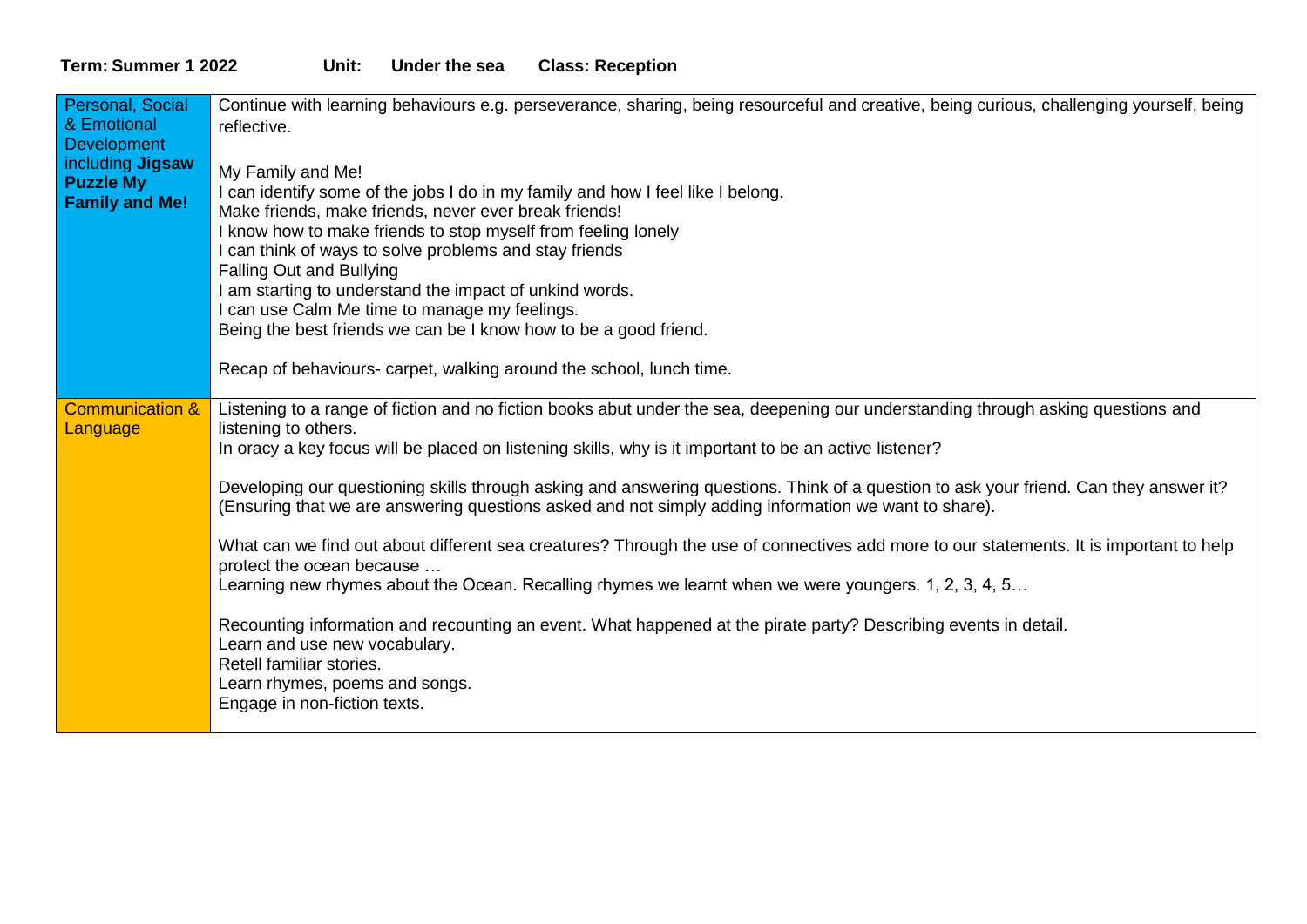| Physical           | Real PE - Personal Pre level 1 & level 1                                                                                                    |
|--------------------|---------------------------------------------------------------------------------------------------------------------------------------------|
| <b>Development</b> | 'John and Jasmine learn to Juggle' and 'Ringo to the Rescue'                                                                                |
|                    |                                                                                                                                             |
|                    | <b>Fine and Gross motor development</b>                                                                                                     |
|                    | Throwing and catching bean bags                                                                                                             |
|                    | Letter formation – remember the rhymes that go with each letter.                                                                            |
|                    | Sorting beans into pot using tweezes, building and balancing beanstalks.                                                                    |
|                    | Building houses out of different construction toys, pick up sticks game.                                                                    |
|                    | Threading, tweezers, scissor control.                                                                                                       |
|                    | Playdough - following steps to make specific characters.                                                                                    |
|                    | Threading, tweezers, scissor control.                                                                                                       |
|                    | Non-fiction: Oceans and preservation                                                                                                        |
| Literacy           | Narrative: Under the sea                                                                                                                    |
|                    |                                                                                                                                             |
|                    | <b>RWI:</b> Each group to focus on their new sounds and their colour books. Whole class revisit – catch up group to have additional phonics |
|                    | sessions throughout the week.                                                                                                               |
|                    |                                                                                                                                             |
|                    | Read individual sounds and digraphs.                                                                                                        |
|                    | Blend sounds into words.<br>Form lower case letters correctly.                                                                              |
|                    | Spell words by identifying sounds                                                                                                           |
|                    |                                                                                                                                             |
|                    | Draw and label/write a caption for animals under the sea.                                                                                   |
|                    | Story telling – helicopter stories – exploring how stories change with different characters.                                                |
|                    | Writing captions to describe and retell parts of stories.                                                                                   |
|                    | Matching pictures with words.                                                                                                               |
| <b>Mathematics</b> | <b>Building numbers beyond 10</b>                                                                                                           |
|                    | Using 10 frames, numicon and other representations of 10 explore representing numbers beyond 10.<br><b>Patterns beyond 10</b>               |
|                    | Counting on and back through 10. Exploring 1 more than and 1 less than.                                                                     |
|                    | <b>Adding More</b>                                                                                                                          |
|                    | Begin with an amount and add more. Children may need to begin with recounting all the objects. Eventually they will move to counting        |
|                    | on.                                                                                                                                         |
|                    | <b>Take Away</b>                                                                                                                            |
|                    | Mathematical stories. Use a range of manipulatives and tens frames.<br><b>Spatial Awareness</b>                                             |
|                    | Exploring with making and naming 3D shapes, completing puzzles and playing with 3D shapes.                                                  |
|                    |                                                                                                                                             |
|                    |                                                                                                                                             |